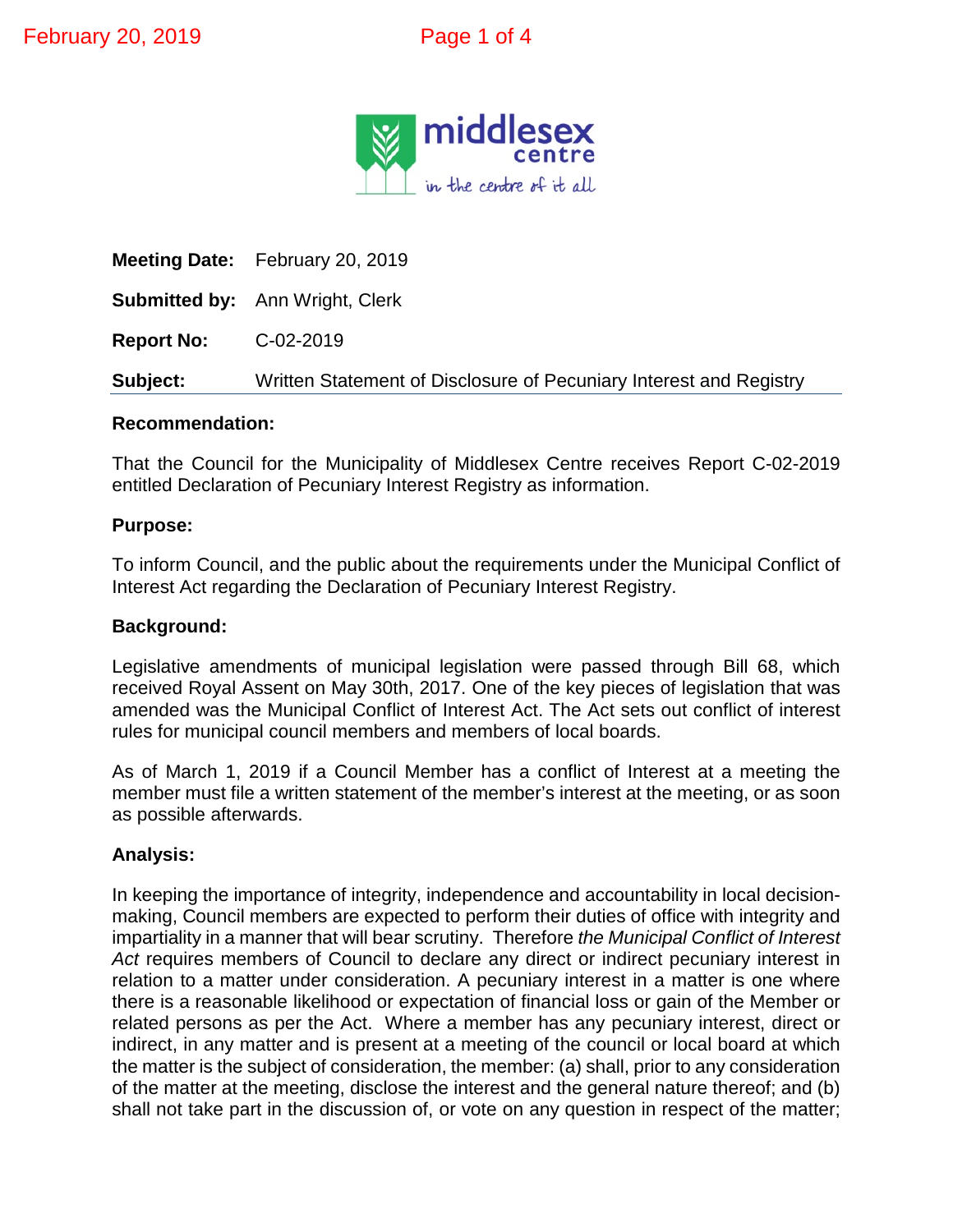and (c) shall not attempt in any way whether before, during or after the meeting to influence the voting on any such question. The member, when in closed session, in addition to the previous listed requirements, the member shall immediately leave the meeting or the part of the meeting during which the matter is under consideration.

If a member is absent from a meeting and has a conflict with an item on that agenda, they must then disclosed that interest at the first meeting he or she attends thereafter

The onus is on the member to determine whether they are affected by the pecuniary interest provisions. All members must submit their disclosures of pecuniary interest in writing to the Clerk immediately following the meeting during which they verbally disclose a pecuniary interest using the Disclosure of Pecuniary Interest Form.

Changes to the Municipal Conflict of Interest Act require municipalities to maintain a registry of all declarations made under this Act, as of March 1, 2019. The registry must include the original written declaration provided by the member of Council and must be available to the public.

The registry, will be available on our website and will be updated online following a Council meeting where an interest is declared.

To view a paper copy of the forms submitted by Members of Council visit the Clerk's Office, Municipal Offices, 10227 Ilderton Road, Ilderton, anytime during working hours.

Additional details can be obtained from the Municipal Conflict of Interest Act, R.S.O. 1990, c.M.50.

# **Financial Implications:**

None

# **Strategic Plan:**

N/A

#### **Attachments:**

Written Statement of Disclosure of Pecuniary Interest Form

Disclosure of Pecuniary Interest Registry 2019 Template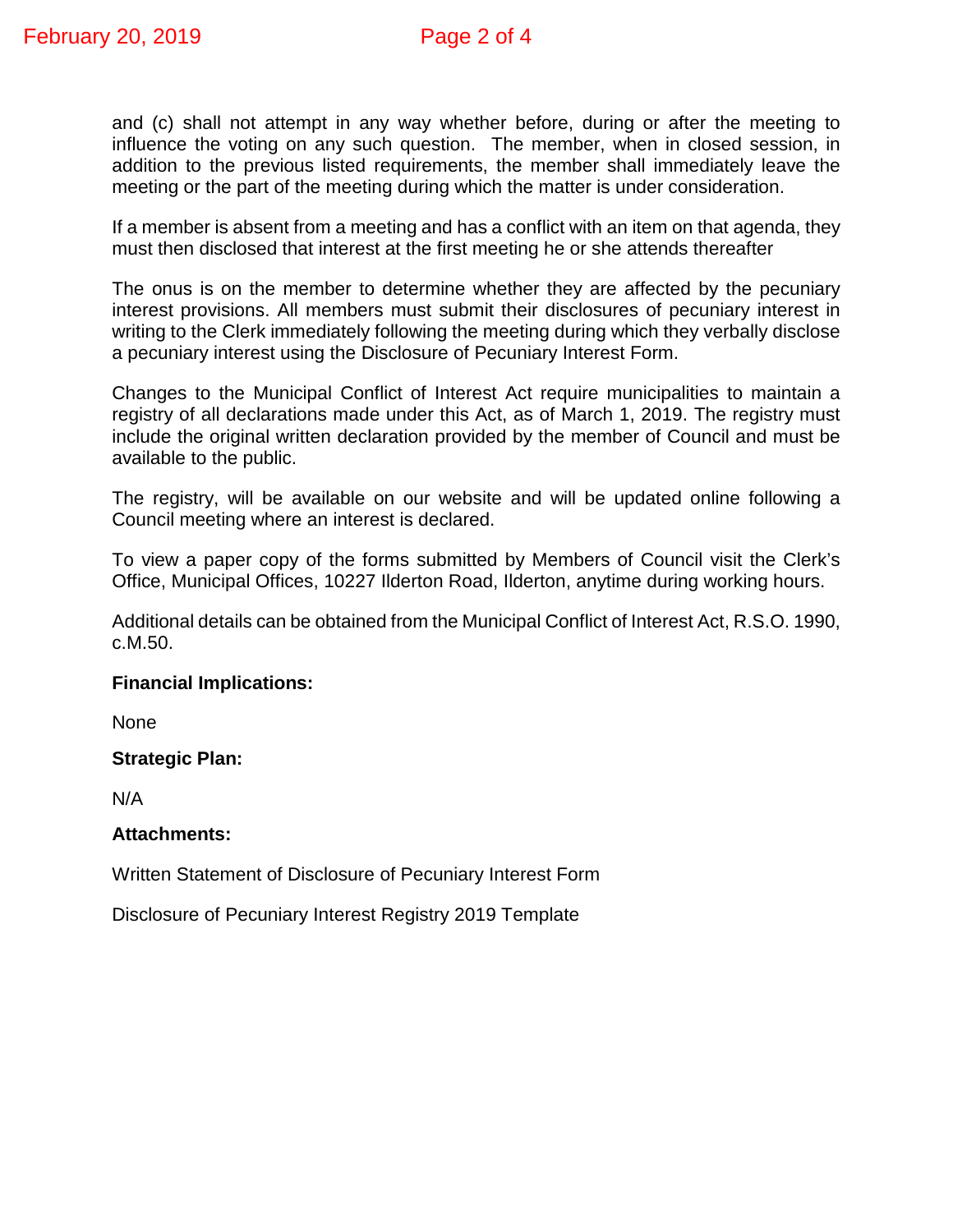

# **Written Statement of Disclosure of Pecuniary Interest**

*Municipal Conflict of Interest Act (s.5.1, 6.1(1, 2))*

This form is used to file a written statement of pecuniary interest and its general nature with the Municipality of Middlesex Centre as required by Section 5.1 of the Municipal Conflict of Interest Act, R.S.O. 1990, c. M.50.

I, Mayor/ Deputy Mayor/ Councillor \_\_\_\_\_\_\_\_\_\_\_\_\_\_\_\_\_\_\_\_\_, hereby declare a potential pecuniary interest on:

Council Meeting Date: \_\_\_\_\_\_\_\_\_\_\_\_\_\_\_\_\_\_\_\_\_\_\_\_\_\_\_\_\_\_\_\_\_\_\_\_\_\_\_\_\_\_\_\_\_\_\_\_\_\_\_

Agenda Item Number: \_\_\_\_\_\_\_\_\_\_\_\_\_\_\_\_\_\_\_\_\_\_\_\_\_\_\_\_\_\_\_\_\_\_\_\_\_\_\_\_\_\_\_\_\_\_\_\_\_\_\_

\_\_\_\_\_\_\_\_\_\_\_\_\_\_\_\_\_\_\_\_\_\_\_\_\_\_\_\_\_\_\_\_\_\_\_\_\_\_\_\_\_\_\_\_\_\_\_\_\_\_\_\_\_\_\_\_\_\_\_\_\_\_\_\_\_\_\_\_

\_\_\_\_\_\_\_\_\_\_\_\_\_\_\_\_\_\_\_\_\_\_\_\_\_\_\_\_\_\_\_\_\_\_\_\_\_\_\_\_\_\_\_\_\_\_\_\_\_\_\_\_\_\_\_\_\_\_\_\_\_\_\_\_\_\_\_\_\_

\_\_\_\_\_\_\_\_\_\_\_\_\_\_\_\_\_\_\_\_\_\_\_\_\_\_\_\_\_\_\_\_\_\_\_\_\_\_\_\_\_\_\_\_\_\_\_\_\_\_\_\_\_\_\_\_\_\_\_\_\_\_\_\_\_\_\_\_\_

\_\_\_\_\_\_\_\_\_\_\_\_\_\_\_\_\_\_\_\_\_\_\_\_\_\_\_\_\_\_\_\_\_\_\_\_\_\_\_\_\_\_\_\_\_\_\_\_\_\_\_\_\_\_\_\_\_\_\_\_\_\_\_\_\_\_\_\_\_

\_\_\_\_\_\_\_\_\_\_\_\_\_\_\_\_\_\_\_\_\_\_\_\_\_\_\_\_\_\_\_\_\_\_\_\_\_\_\_\_\_\_\_\_\_\_\_\_\_\_\_\_\_\_\_\_\_\_\_\_\_\_\_\_\_\_\_\_\_

\_\_\_\_\_\_\_\_\_\_\_\_\_\_\_\_\_\_\_\_\_\_\_\_\_\_\_\_\_\_\_\_\_\_\_\_\_\_\_\_\_\_\_\_\_\_\_\_\_\_\_\_\_\_\_\_\_\_\_\_\_\_\_\_\_\_\_\_\_

\_\_\_\_\_\_\_\_\_\_\_\_\_\_\_\_\_\_\_\_\_\_\_\_\_\_\_\_\_\_\_\_\_\_\_\_\_\_\_\_\_\_\_\_\_\_\_\_\_\_\_\_\_\_\_\_\_\_\_\_\_\_\_\_\_\_\_\_\_

\_\_\_\_\_\_\_\_\_\_\_\_\_\_\_\_\_\_\_\_\_\_\_\_\_\_\_\_\_\_\_\_\_\_\_\_\_\_\_\_\_\_\_\_\_\_\_\_\_\_\_\_\_\_\_\_\_\_\_\_\_\_\_\_\_\_\_\_\_

Agenda Title: **Example 2018** 

General Nature of the declared pecuniary interest:

Date: \_\_\_\_\_\_\_\_\_\_\_\_\_\_\_\_\_\_\_\_\_ \_\_\_\_\_\_\_\_\_\_\_\_\_\_\_\_\_\_\_\_\_\_\_\_\_\_\_\_\_\_\_

Council Member Signature

This form will become part of the Municipality of Middlesex Centre's Registry of Disclosures and will be made publicly available in accordance with subsection 6.1(1) and 6.1(2) of *the Municipal Conflict of Interest Act*.